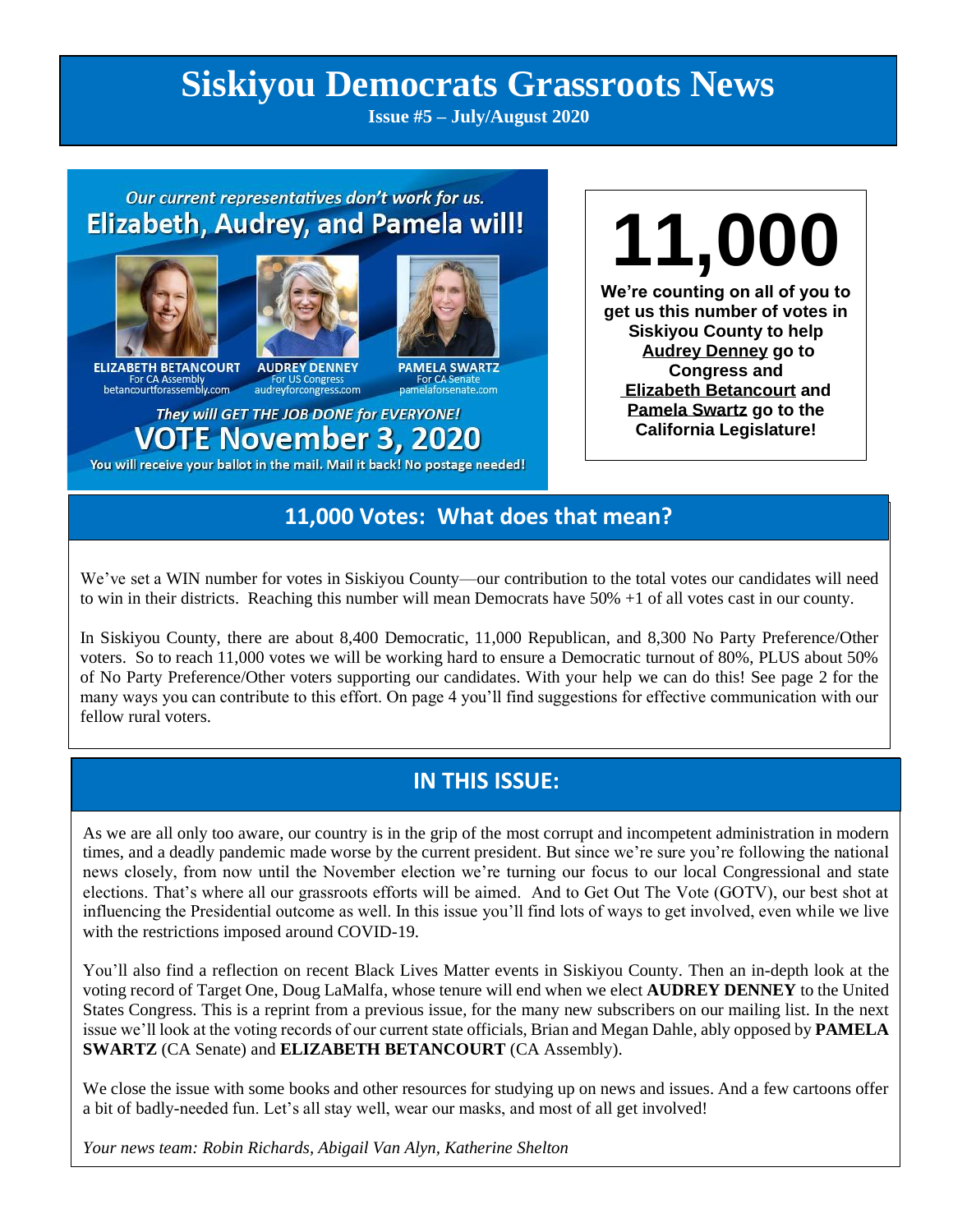

## **Help Us Get to 11,000 Votes!**

As you've heard these days, the November 2020 election is without doubt THE most important election in our lifetimes. And we need your help!

Even in these times of "staying-at-home", there are lots of ways you can become involved:

**1. Make sure EVERYONE you know is REGISTERED TO VOTE:** It's easy and on-line. Simply refer your friends to the California Secretary of State website at: [registertovote.ca.gov](https://registertovote.ca.gov/) (they will use their driver's license signature, so it is completely paper-free!)

**2. Sign up to VOLUNTEER with the Siskiyou Democrats Grassroots Team**: We are beginning our activities now and would love to have your help. Fill out the on-line though this link: [Siskiyou Democrats Volunteer Form](https://www.surveymonkey.com/r/YGMQPPL) and we will get back to you!

**3. DONATE to the Democratic Central Committee of Siskiyou County:** We have been working hard to promote Democratic candidates in Siskiyou County. There are some costs associated with these efforts. You can donate through this ActBlue link: [Siskiyou Democrats ACTBlue](https://secure.actblue.com/donate/democratic-central-committee-of-siskiyou-county-federal-1) or send a check to: DCCSC, PO Box 4, Mt. Shasta, CA 96067.

**4. Encourage ALL of YOUR FRIENDS and FAMILY to VOTE**: This year, ALL voters in California will receive a ballot in the mail. It will arrive around the third of October (30 days before the election). Please make certain everyone you know completes their ballot and mails it in EARLY (postage-free!). (See page 3 for more information on the USPS.)





FTZSMMMONS = THE ARIZONA DAILY STAR 2020 CASUCARTOONIS, LE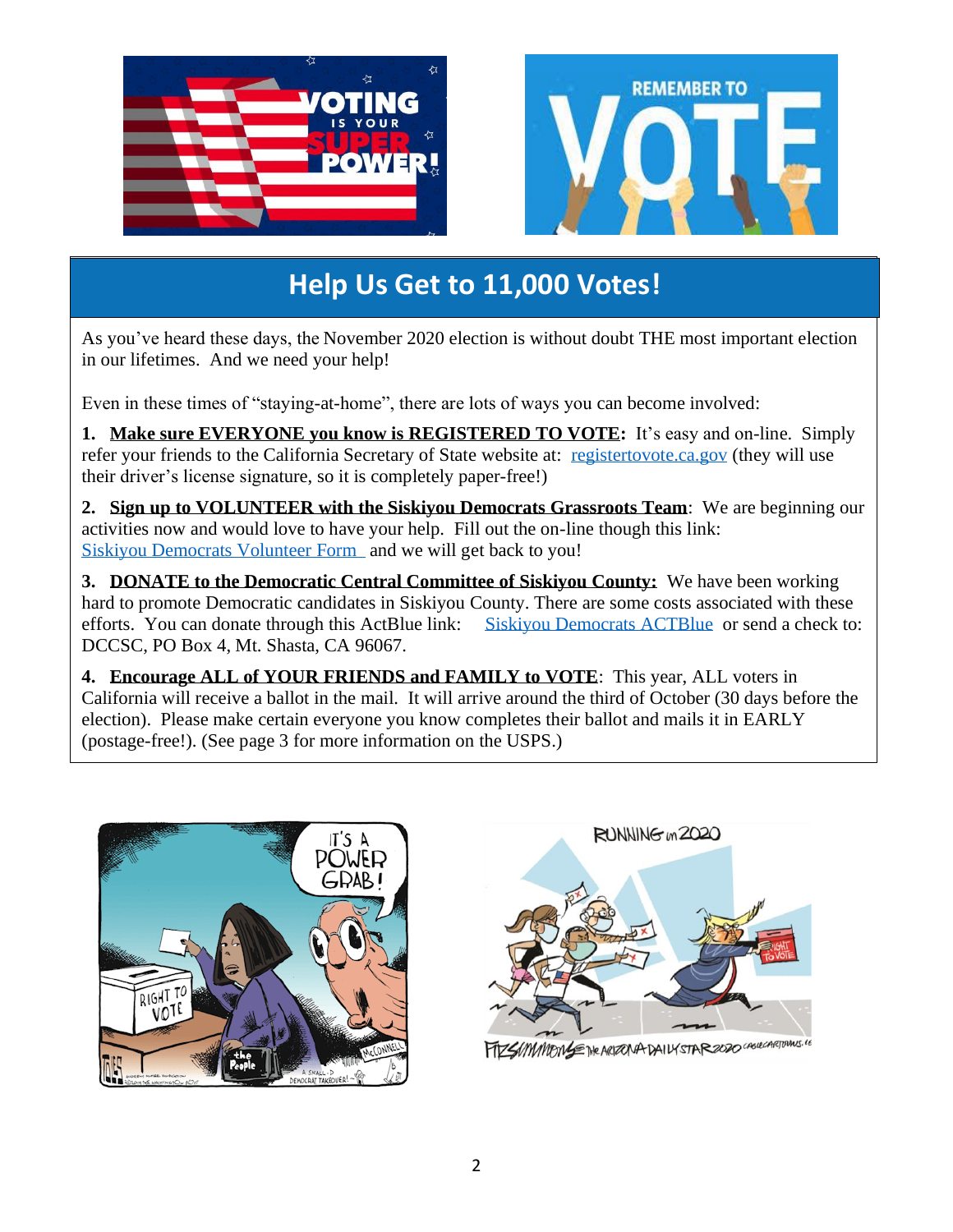



## **FIGHTING VOTE-BY-MAIL DISINFORMATION**

Trump and newly-appointed crony, Postmaster Louis DeJoy, are doing everything in their power to disable the USPS ahead of the 2020 election. Given their campaign to spread disinformation about "the dangers of voting by mail," it's important that we're prepared to address the issue in our calls, and in our voting behavior. A troubling report in ProPublica (an independent newsroom) reveals that more than *half* of Facebook posts about voting are pushing far-right mail fraud theories. Please read this article to get the full story. [https://www.propublica.org/article/outright-lies-voting-misinformation-flourishes-on-](https://www.propublica.org/article/outright-lies-voting-misinformation-flourishes-on-facebook?utm_source=sailthru&utm_medium=email&utm_campaign=majorinvestigations&utm_content=river)

[facebook?utm\\_source=sailthru&utm\\_medium=email&utm\\_campaign=majorinvestigations&utm\\_content=river](https://www.propublica.org/article/outright-lies-voting-misinformation-flourishes-on-facebook?utm_source=sailthru&utm_medium=email&utm_campaign=majorinvestigations&utm_content=river)

## **IMPORTANT GUIDANCE FROM THE POSTAL SERVICE**

As we all know, there are real problems with the under-funded Postal Service, especially in timely delivery of mail. Here's an important directive from the USPS itself, posted on May 29: "To account for delivery standards and to allow for contingencies (e.g., weather issues or unforeseen events), **voters should mail their return ballots at least 1 week prior to the due date** established by state law. If a state law requires completed ballots to be received by election officials by a specified date (such as Election Day) in order to be counted, voters should be aware of the possibility that completed ballots mailed less than a week before that date may not, in fact, arrive by the state's deadline." For more on this:

[https://www.propublica.org/article/the-postal-service-is-steadily-getting-worse-can-it-handle-a-national-mail](https://www.propublica.org/article/the-postal-service-is-steadily-getting-worse-can-it-handle-a-national-mail-in-election)[in-election](https://www.propublica.org/article/the-postal-service-is-steadily-getting-worse-can-it-handle-a-national-mail-in-election)

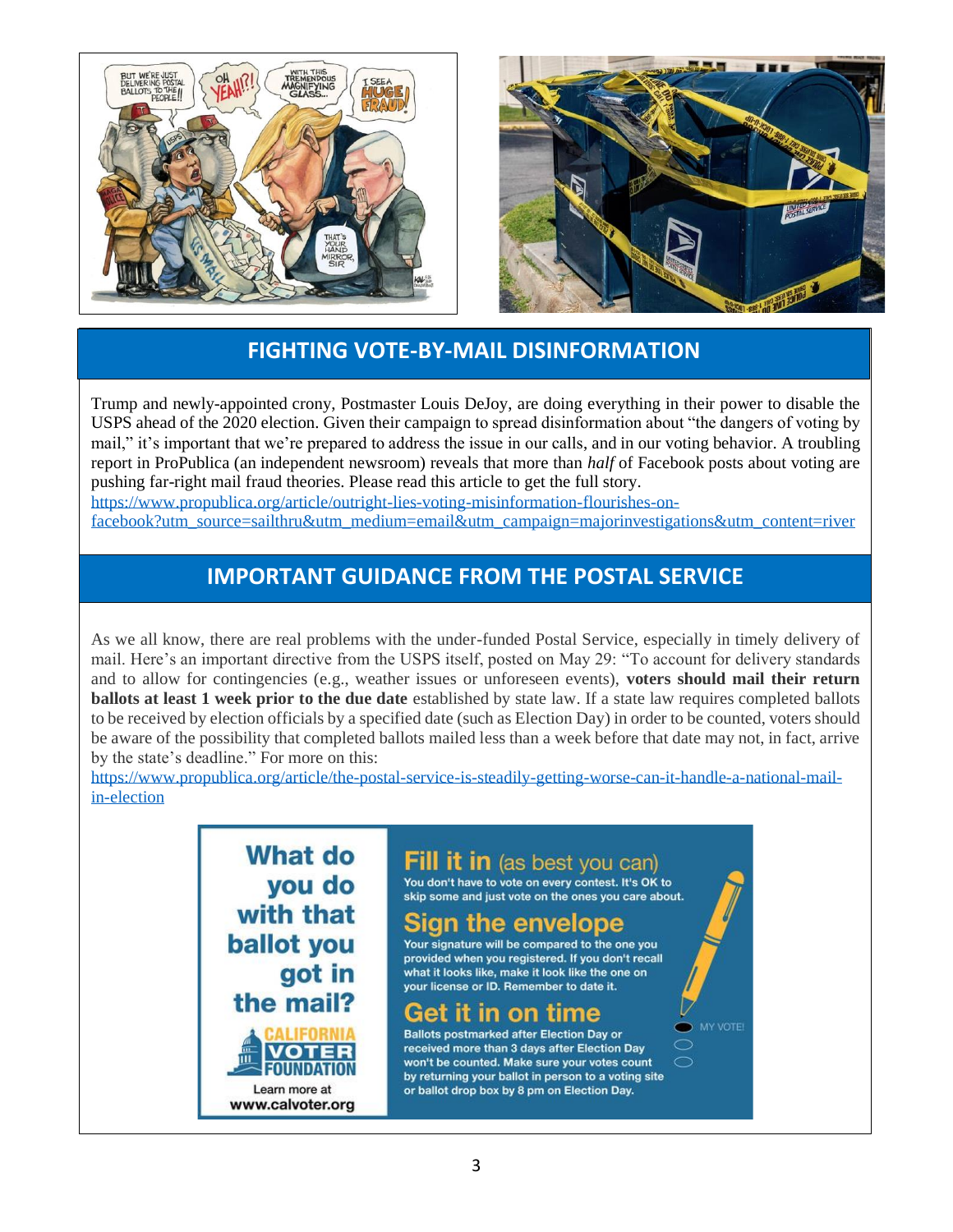## **CALLING ALL VOTERS Best Practices for Maximizing Rural Turnout**

In May, DCCSC members attended a webinar hosted by **Elizabeth Betancourt**, on best practices for engaging rural communities in political conversation and action, most of all the simple act of voting. Here are the core principles offered for successful interactions, whether by phone, in writing, or in person.

#### **What matters most in rural areas**

- Community, and all the activities that knit the community together
- Tangible volunteer action to keep the community viable
- Personal lives, experiences, and connections

#### **What matters least in rural areas**

- Big ideas, otherwise known as hot air
- Policy positions—hot air plus broken promises

#### **Where Democrats go wrong:**

- Thinking we're right all the time
- Looking down on people with less education or different views
- Not really asking about, or listening for, what matters to others



Our candidates have poured their hearts into crafting their policy positions, and we've spent a lot of time studying them. So it makes sense we'd want to talk about those. But it turns out that a lot of canvassers have the same experience when we ask people about the "issues that matter most to them." Often we hear something like: "Issues? What *are* the issues? Um, I'm really not sure." Or: "Let me think about it. Can you leave me something? I don't have time right now."

So if that's not working, what's the best way to engage? By **inviting a personal, down-to-earth conversation.** The Grassroots Committee has been discussing how to approach this, especially in making phone calls. Here are some of our suggestions:

Start the call by **making a connection to the community, then addressing feelings first**: "Hi, I'm (name), your neighbor here in (place), and I'm volunteering with the Siskiyou Democrats. I'm calling to ask how you're feeling about the election coming up in November." Framing the question as being about feelings has a good chance of starting a real, personal conversation.

Then it's important to **say what matters to you as well**: "Besides the Presidential race, I'm excited about voting for our three other candidates, for Congress and the state legislature…" If your contact needs more information, that opens a whole new conversation. Listen carefully for their concerns, and how these align with candidates' intentions.

Then wrap up the call, **making sure the contact has everything they need**: vote-by-mail and candidate information, help with understanding the ballot, etc.

Later in the summer the Grassroots Committee will offer a training and practice session on these best practices, stressing how you can make these calls mutually rewarding. Meantime you can sign up to make calls here:



## **CALLING ALL PHONE BANKERS!**

We need your help in making phone calls to support our candidates. Sign up through our volunteer form link:

**[VOLUNTEER FORM LINK](https://www.surveymonkey.com/r/YGMQPPL)**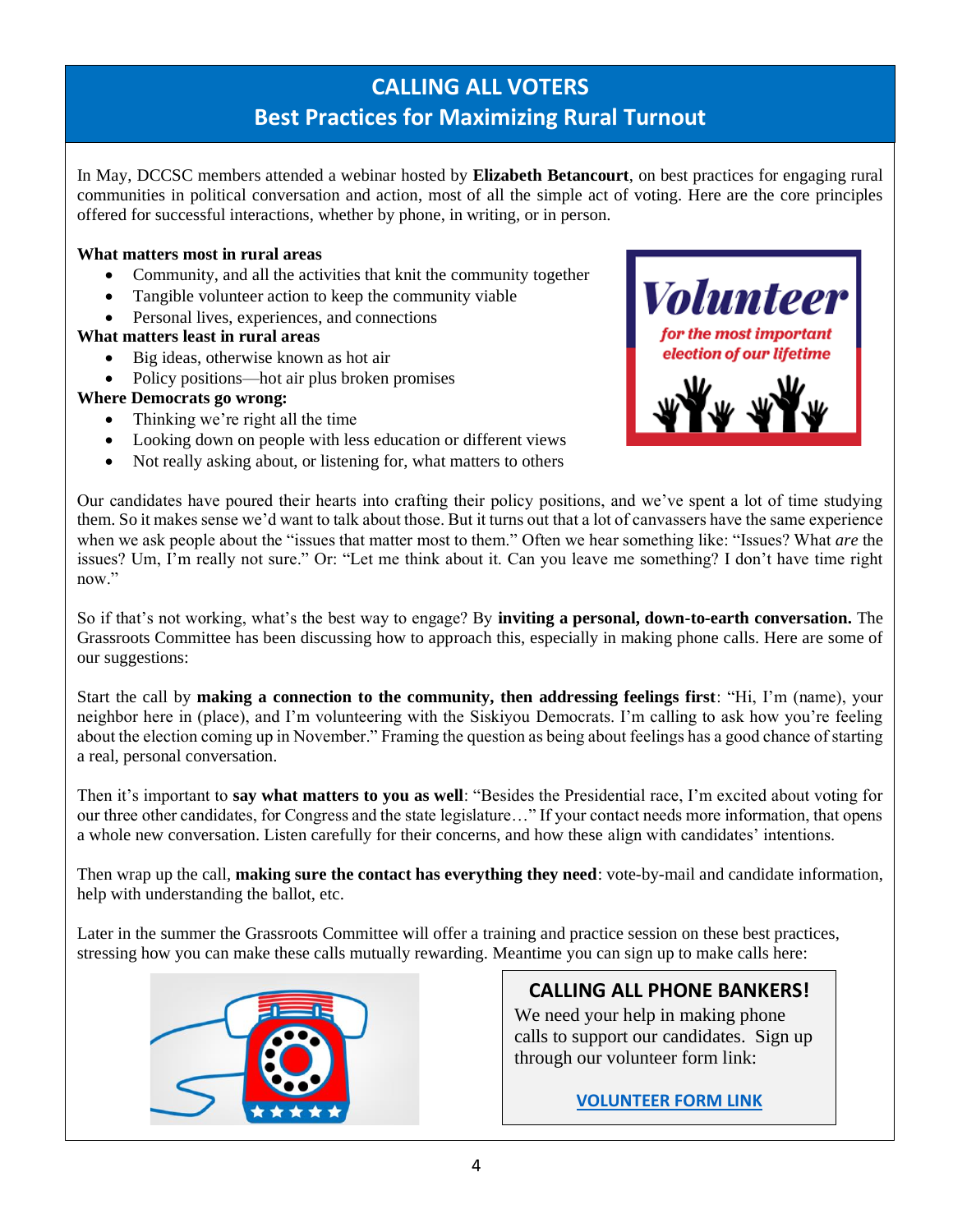## **Siskiyou County Marches Raise Awareness of Racism By Katherine Shelton**

After the murder of George Floyd on May 25, protests erupted across the country and even internationally. Floyd's death was recorded and circulated all over social media, giving Americans a front row seat to the brutal death of a man accused of passing a counterfeit \$20 bill. In protest, large metropolitan cities and small rural towns alike participated in demonstrations in support of Black lives and police reform.

Among those rural towns were Mount Shasta and Yreka. In spite of some initial hysteria about "Antifa" instigators and riots, residents in both towns held peaceful protests of their own. Both were organized by young people**.** The City of Mount Shasta estimated 300-400 people came to their march, and around 250 attended in Yreka. Participants listened to speeches from residents who described being racially profiled, both by police and their neighbors, and then knelt for the 8 minutes and 46 seconds that Officer Chauvin knelt on George Floyd's neck, killing him.

Longtime Weed resident, teacher, and film-maker James Langford attended the Mount Shasta march, and he calls such incidences of police brutality and overreach "nothing new." Langford moved to Weed in 1974 to teach at Weed Union Elementary, and was that school's first Black teacher. In a conversation this month, I asked Langford what it was like moving to Weed from the Bay Area after he'd worked with the Berkeley Police Department during a time of protests about Civil Rights and Black liberation. He said that Weed had struck him as a very conservative area. But he reminded me that Weed also held Civil Rights demonstrations of its own, having been heavily segregated dating back to Long Bell's purchase of the local lumber mill. Weed at one point had its own chapter of the NAACP, and members of the Black community lobbied to have a Black teacher at the Elementary School.

This is a good reminder that issues of racism and Civil Rights are not just urban, or "inner city," issues. Like every person of color in America, Langford is familiar with navigating implicit biases. Like Ranee Bryant, a young march organizer in Yreka, he's personally shouldered the burden of keeping conflicts civil and calm, and feels a constant awareness of his race when in public spaces. A feeling of being observed or regarded with suspicion is something that every Black person experiences, both said, especially where police are present.

At the heart of the BLM movement is a real racial divide in American society around issues of law enforcement. Langford offered an example of this. In giving a lesson on police behavior in the South, he'd said that these "police were enforcers of unjust laws." In response, a local law enforcement officer removed his kids from Langford's class. The "law and order" dog whistle, that represents police as the thin blue line separating civilization from anarchy, continues to inspire opposition to any attempts at police reform. In a separate conversation, Ranee Bryant said she understood that too, but most wanted change in the racist behaviors of her neighbors. As a young female, she's endured racial slurs and more subtle shunning. "The worst thing is," she said, "it hardens you."

Langford, who taught at Weed Union Elementary for 33 years, attended the march in Mount Shasta at the prodding of a young friend. He said he felt encouraged and hopeful seeing the role young people have played in organizing these marches and picking up the mantel of the Civil Rights movement. He described young people as having an "awareness of the world they're going to inherit." He has also produced a powerful documentary about the experience of Weed's Black community, a must-watch for anyone who wants to better understand our community. You can watch *From the Quarters to Lincoln Heights* online by following the link:<https://vimeo.com/31221465>



At left, is a scene from the Mt. Shasta BLM March on June 2 and, at right, the crowd kneeling at the County Courthouse at the Yreka March on June 5.

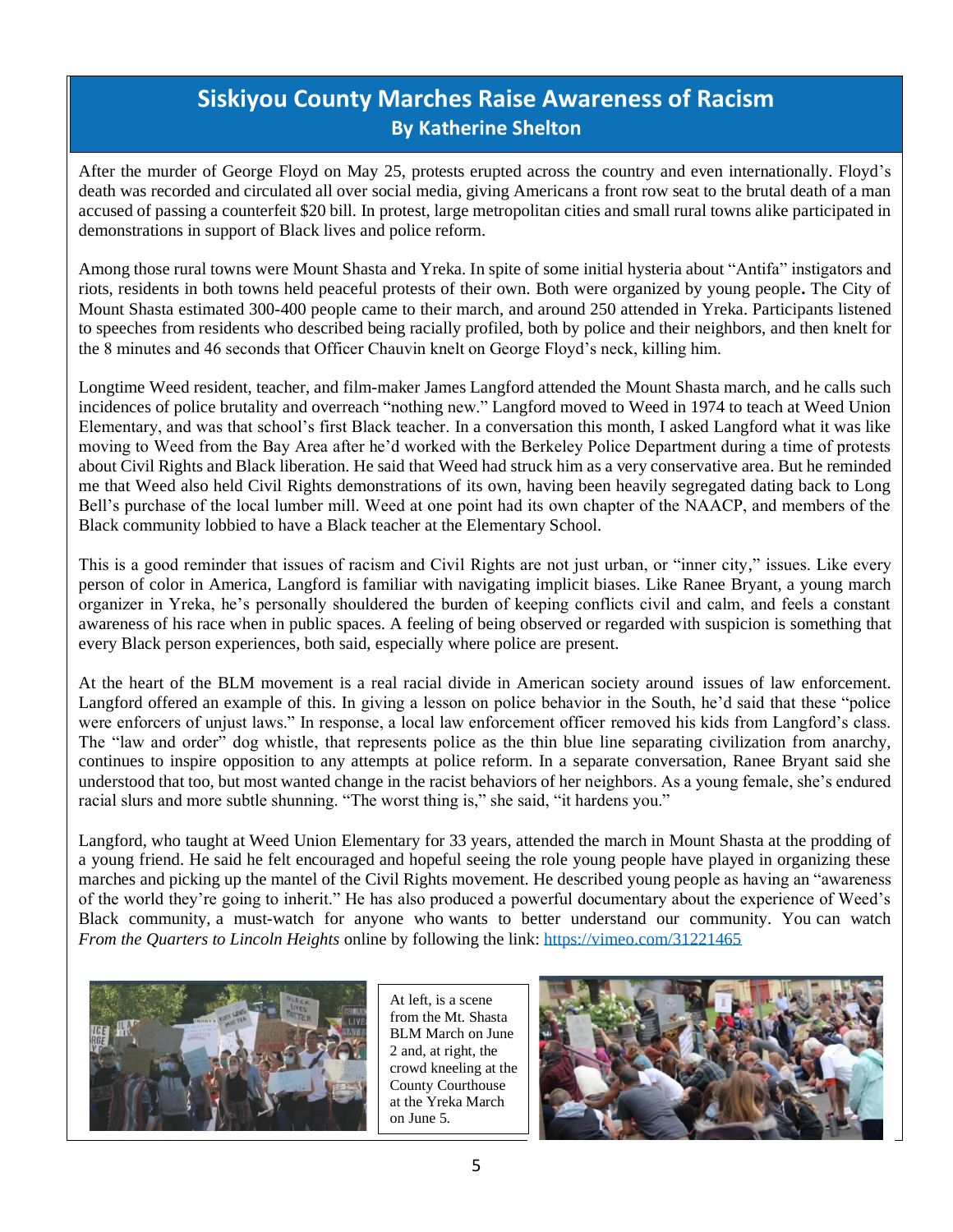### **Doug LaMalfa Votes NO on Everything that Matters - He's NOT working for us!**

#### **LaMalfa's votes on critical constituent issues, 2019-2020**

#### **On Voting Rights and Election Security: NO NO NO NO NO NO NO**

*NO on six bills protecting citizens' right to vote, redressing only some of the myriad schemes Trumplicans have cooked up to prevent voter participation; and NO on protecting elections from foreign interference.*

#### **On Environment and Protecting Public Lands: NO NO NO NO NO NO NO NO NO NO NO**

*NO on eleven bills to protect the environment, from protecting specific wetlands and shorelines, to blocking mining and fracking on protected public lands.*

#### **On Healthcare: NO NO NO NO NO NO NO**

*NO on seven bills, from lowering drug costs, to funding Medicaid, to NO on insuring those with preexisting conditions.*

**On Women's Rights and Protections, and gender equity: NO NO NO NO NO**

*NO on five bills, including the ERA, the VAWA, funding a Women's Museum at the Smithsonian, and gender discrimination in the workplace.*

#### **On Workers' Rights, Protections, and Pay: NO NO NO NO NO**

*NO on five bills including raising the minimum wage, a small pay raise for Federal workers, and protecting workers' right to organize into unions.*

#### **ON School Safety and Sensible Gun Legislation: NO NO**

*NO on the only two bills legislators dared bring to the floor. LaMalfa has a perfect score with the NRA, so if there were more, we can be sure he'd vote against them as well.*

**Among other notable NO votes were**: three against the rights of immigrants and asylum seeks, three against help to student loan holders, three against corporate oversight, two against consumer protections, one against help for homeless vets, one against protecting show horses from mutilation by soring, and one against disaster relief for Puerto Rico. That's 14 total. **NO NO NO NO NO NO NO NO NO NO NO NO NO NO**

In the foreign policy arena, NO votes included a two-state solution in Israel/Palestine, condemning the Saudis for the murder of an American journalist, and **NO on kicking Russia out of the G-7 for its interference in the 2016 election.**

Does LaMalfa do anything at all for his constituents? Why yes! He voted YES three times on funding The Wall instead of healthcare and public education, and YES on a farm bill of great benefit to himself, among others. This bill protects immigrant farm workers, standing in stark contrast to his hostility to all other immigrants.

#### **HAD ENOUGH OBSTRUCTION, HAD ENOUGH HATE?**

## **VOTE—NO NO NO NO—ON DOUG LAMALFA!!**